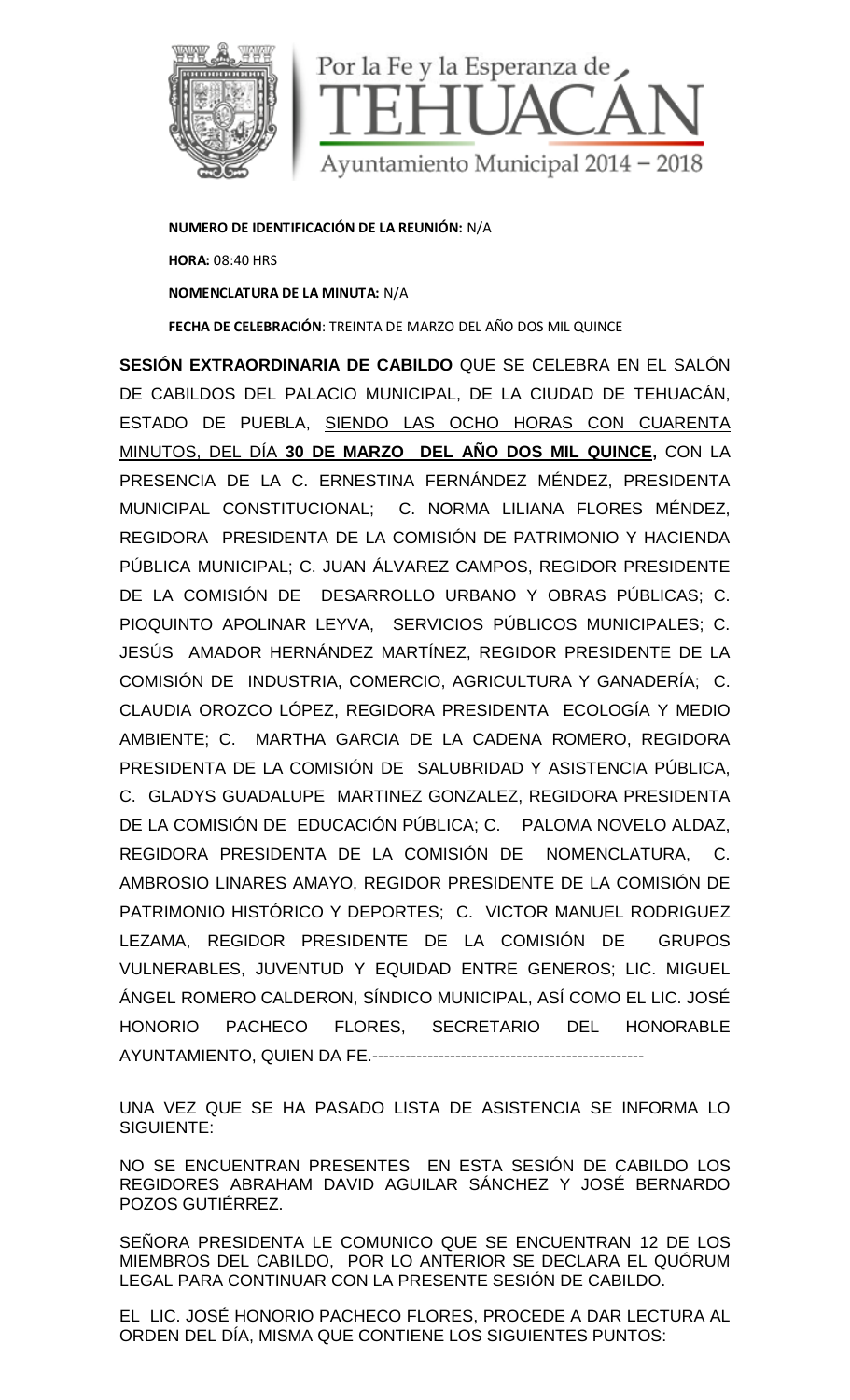#### **1.- APERTURA DE LA SESIÓN**

## **2.- LISTA DE ASISTENCIA**

## **3.- DECLARATORIA DEL QUÓRUM**

### **4.- LECTURA DEL ACTA ANTERIOR**

## **5- COMISIÓN DE OBRAS PÚBLICAS Y DESARROLLO URBANO.**

 ANÁLISIS, DISCUSIÓN Y EN SU CASO APROBACIÓN DEL DICTAMEN MEDIANTE EL CUAL SE DETERMINA LA **PRIORIZACIÓN DE OBRAS PÚBLICAS CORRESPONDIENTE, PARA EL EJERCICIO 2015.**

#### **CLAUSURA.**

EN USO DE LA PALABRA EL LIC. JOSÉ HONORIO PACHECO FLORES, DA CUENTA AL CABILDO DEL MEMORÁNDUM NÚMERO 02/2015 SIGNADO POR EL LIC. ABRAHAM DAVID AGUILAR SÁNCHEZ, PARA JUSTIFICAR SU INASISTENCIA A ESTA SESIÓN DE CABILDO, POR CUESTIONES DE ORIGEN PERSONAL, Y DEJA SU VOTO A FAVOR EN EL ÚNICO PUNTO QUE PRESENTA LA COMISIÓN DE OBRAS PÚBLICAS.

DE IGUAL FORMA MEDIANTE MEMORANDUM NÚMERO 15/2015 SUSCRITO POR EL MAESTRO JOSÉ BERNARDO POZOS GUTIÉRREZ, SOLICITA JUSTIFICAR SU INASISTENCIA, YA QUE POR CUESTIONES PERSONALES LE ES IMPOSIBLE ASISTIR AL CABILDO EXTRAORDINARIO DEL DÍA DE HOY 30 DE MARZO.

## **EL CABILDO SE DA POR ENTERADO.**

**COMISIÓN DE OBRAS PÚBLICAS Y DESARROLLO URBANO.-** ANÁLISIS, DISCUSIÓN Y EN SU CASO APROBACIÓN DEL DICTAMEN MEDIANTE EL CUAL SE DETERMINA LA **PRIORIZACIÓN DE OBRAS PÚBLICAS CORRESPONDIENTE, PARA EL EJERCICIO 2015.**

SEÑOR REGIDOR TIENE USTED EL USO DE LA PALABRA.

EL REGIDOR JUAN ÁLVAREZ CAMPOS, PROCEDE A DAR LECTURA AL DICTAMEN CORRESPONDIENTE, MISMO QUE A LA LETRA DICE:

# TEHUACAN, PUEBLA, A 27 DE MARZO DE 2015

"… HONORABLE CABILDO.

LOS SUSCRITOS C. JUAN ÁLVAREZ CAMPOS, PRESIDENTE DE LA COMISIÓN, C.C. NORMA LILIANA FLORES MÉNDEZ, JESÚS AMADOR HERNÁNDEZ MARTÍNEZ, GLADYS GUADALUPE MARTÍNEZ GONZÁLEZ, CLAUDIA OROZCO LÓPEZ Y PIOQUINTO APOLINAR LEYVA, MIEMBROS INTEGRANTES DE LA COMISIÓN DE DESARROLLO URBANO Y OBRAS PÚBLICAS DE ESTE HONORABLE AYUNTAMIENTO DEL MUNICIPIO DE TEHUACÁN, POR EL PERIODO 2014 - 2018, EN EJERCICIO DE LAS FACULTADES QUE NOS CONFIERE EL ARTÍCULO 78 FRACCIÓN IV, 84 FRACCIONES I Y II, 92 FRACCIONES IV Y V, DE LA LEY ORGÁNICA MUNICIPAL, SOMETEMOS A LA CONSIDERACIÓN DE ESTE HONORABLE CUERPO COLEGIADO EL PRESENTE DICTAMEN MEDIANTE EL CUAL SE DETERMINA: LA PRIORIZACIÓN DE OBRAS PUBLICAS CORRESPONDIENTE PARA EL EJERCICIO 2015, CON BASE EN LOS SIGUIENTES:

# A N T E C E D E N T E S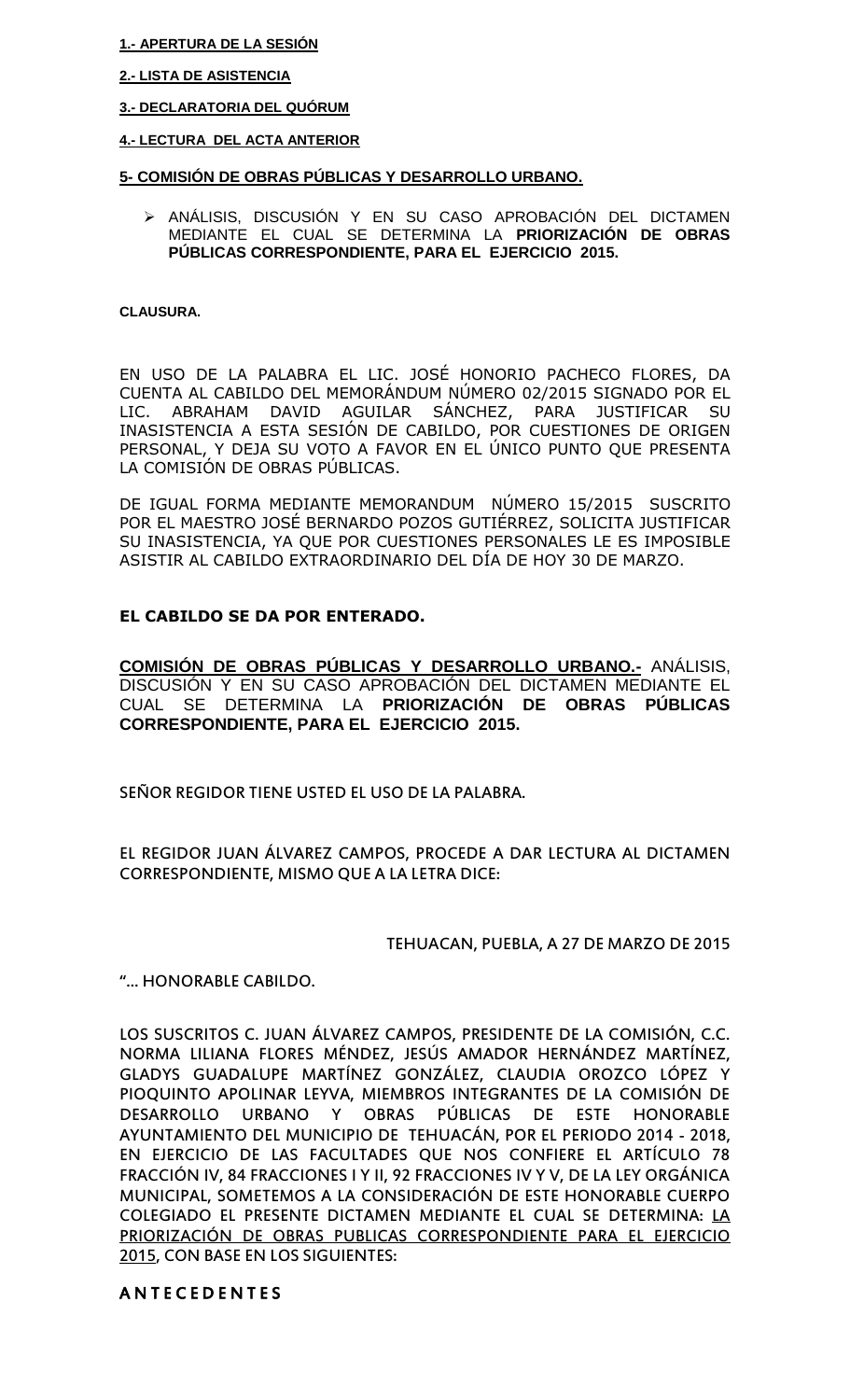I.- QUE SE DEBE DAR ESTRICTO CUMPLIMIENTO AL ARTÍCULO 102 DE LA LEY ORGÁNICA MUNICIPAL, MISMO QUE EN PRIMER PÁRRAFO DICTA QUE LA PLANEACIÓN MUNICIPAL ES OBLIGATORIA Y DEBE LLEVARSE A CABO COMO UN MEDIO PARA HACER MÁS EFICAZ EL DESEMPEÑO DE LA RESPONSABILIDAD DE LOS AYUNTAMIENTOS, SUS DEPENDENCIAS Y SUS ENTIDADES ADMINISTRATIVAS, EN RELACIÓN CON EL DESARROLLO INTEGRAL DEL MUNICIPIO, DEBIENDO TENDER EN TODO MOMENTO A LA CONSECUCIÓN DE LOS FINES Y OBJETIVOS POLÍTICOS, SOCIALES, CULTURALES Y ECONÓMICOS CONTENIDOS EN LAS LEYES VIGENTES, ASÍ COMO A SERVIR A LOS ALTOS INTERESES DE LA SOCIEDAD, CON BASE EN EL PRINCIPIO DE LA PARTICIPACIÓN DEMOCRÁTICA DE LA SOCIEDAD.

II.- QUE A FIN DE CUMPLIR CON LOS LINEAMIENTOS DE LOS DISTINTOS ENTES FISCALIZADORES DEL AYUNTAMIENTO, SE TIENE LA NECESIDAD DE INCLUIR OBRAS O ACCIONES CON LA DENOMINACIÓN DEFINITIVA Y CORRECTA Y QUE LA PRIORIZACIÓN DE OBRAS Y ACCIONES PARA EFECTOS PRÁCTICOS SE APLICA COMO PROGRAMA ANUAL DE OBRAS Y PUEDE SER MODIFICADA, CONFORME A LO INDICADO EN EL PÁRRAFO TERCERO DEL ARTÍCULO 18 DE LA LEY DE OBRA PÚBLICA Y SERVICIOS RELACIONADOS CON LA MISMA PARA EL ESTADO DE PUEBLA, DONDE VERSA: EL MENCIONADO PROGRAMA TENDRÁ ÚNICAMENTE EL CARÁCTER DE INFORMATIVO Y NO IMPLICARÁ COMPROMISO ALGUNO DE CONTRATACIÓN Y PODRÁ SER MODIFICADO, ADICIONADO, SUSPENDIDO O CANCELADO SIN RESPONSABILIDAD PARA LAS DEPENDENCIAS O ENTIDADES.

# C O N S I D E R A N D O

I. QUE EL PÁRRAFO PRIMERO DE LA FRACCIÓN II DEL ARTÍCULO 115 DE LA CONSTITUCIÓN POLÍTICA DE LOS ESTADOS UNIDOS MEXICANOS, DETERMINA QUE LOS AYUNTAMIENTOS TENDRÁN FACULTADES PARA APROBAR, DE ACUERDO CON LAS LEYES EN MATERIA MUNICIPAL QUE DEBERÁN EXPEDIR LAS LEGISLATURAS DE LOS ESTADOS, LOS BANDOS DE POLICÍA Y GOBIERNO, LOS REGLAMENTOS, CIRCULARES Y DISPOSICIONES ADMINISTRATIVAS DE OBSERVANCIA GENERAL DENTRO DE SUS RESPECTIVAS JURISDICCIONES, QUE ORGANICEN LA ADMINISTRACIÓN PÚBLICA MUNICIPAL, REGULEN LAS MATERIAS, PROCEDIMIENTOS, FUNCIONES Y SERVICIOS PÚBLICOS DE SU COMPETENCIA Y ASEGUREN LA PARTICIPACIÓN CIUDADANA Y VECINAL; MISMA DISPOSICIÓN QUE ES TRASLADADA A LA FRACCIÓN III DEL ARTÍCULO 105 DE LA CONSTITUCIÓN POLÍTICA DEL ESTADO LIBRE Y SOBERANO DE PUEBLA;

II.- QUE LA FRACCIÓN IV DEL ARTÍCULO 78, DE LA LEY ORGÁNICA MUNICIPAL, DETERMINA QUE SON ATRIBUCIONES DE LOS AYUNTAMIENTOS EXPEDIR BANDOS DE POLICÍA Y GOBIERNO, REGLAMENTOS, CIRCULARES Y DISPOSICIONES ADMINISTRATIVAS DE OBSERVANCIA GENERAL, REFERENTES A SU ORGANIZACIÓN, FUNCIONAMIENTO, SERVICIOS PÚBLICOS QUE DEBAN PRESTAR Y DEMÁS ASUNTOS DE SU COMPETENCIA, SUJETÁNDOSE A LAS BASES NORMATIVAS ESTABLECIDAS POR LA CONSTITUCIÓN POLÍTICA DEL ESTADO LIBRE Y SOBERANO DE PUEBLA, VIGILANDO LA OBSERVANCIA Y APLICACIÓN;

III.- QUE LA FRACCIÓN XVIII DEL ARTÍCULO REFERIDO EN EL CONSIDERANDO ANTERIOR DISPONE QUE SON ATRIBUCIONES DEL AYUNTAMIENTO PROMOVER CUANTO ESTIME CONVENIENTE PARA EL PROGRESO ECONÓMICO, SOCIAL Y CULTURAL DEL MUNICIPIO Y ACORDAR LA REALIZACIÓN DE OBRAS PÚBLICAS QUE FUEREN NECESARIAS;

IV.- QUE EL ARTÍCULO 89, DE LA LEY ORGÁNICA MUNICIPAL, DETERMINA QUE LAS MISMAS DISPOSICIONES SERÁN OBSERVADAS PARA EL CASO QUE SEA NECESARIO HACER UNA REFORMA O ADICIÓN A CUALQUIERA DE LOS ORDENAMIENTOS APROBADOS POR EL AYUNTAMIENTO RESPECTIVO;

V.- QUE EL ARTÍCULO 92 FRACCIÓN VII, DE LA LEY ANTERIORMENTE CITADA, FACULTA Y OBLIGA A LOS REGIDORES A FORMULAR AL AYUNTAMIENTO LAS PROPUESTAS DE ORDENAMIENTOS EN ASUNTOS MUNICIPALES Y PROMOVER TODO LO QUE CREAN CONVENIENTE AL BUEN SERVICIO PÚBLICO.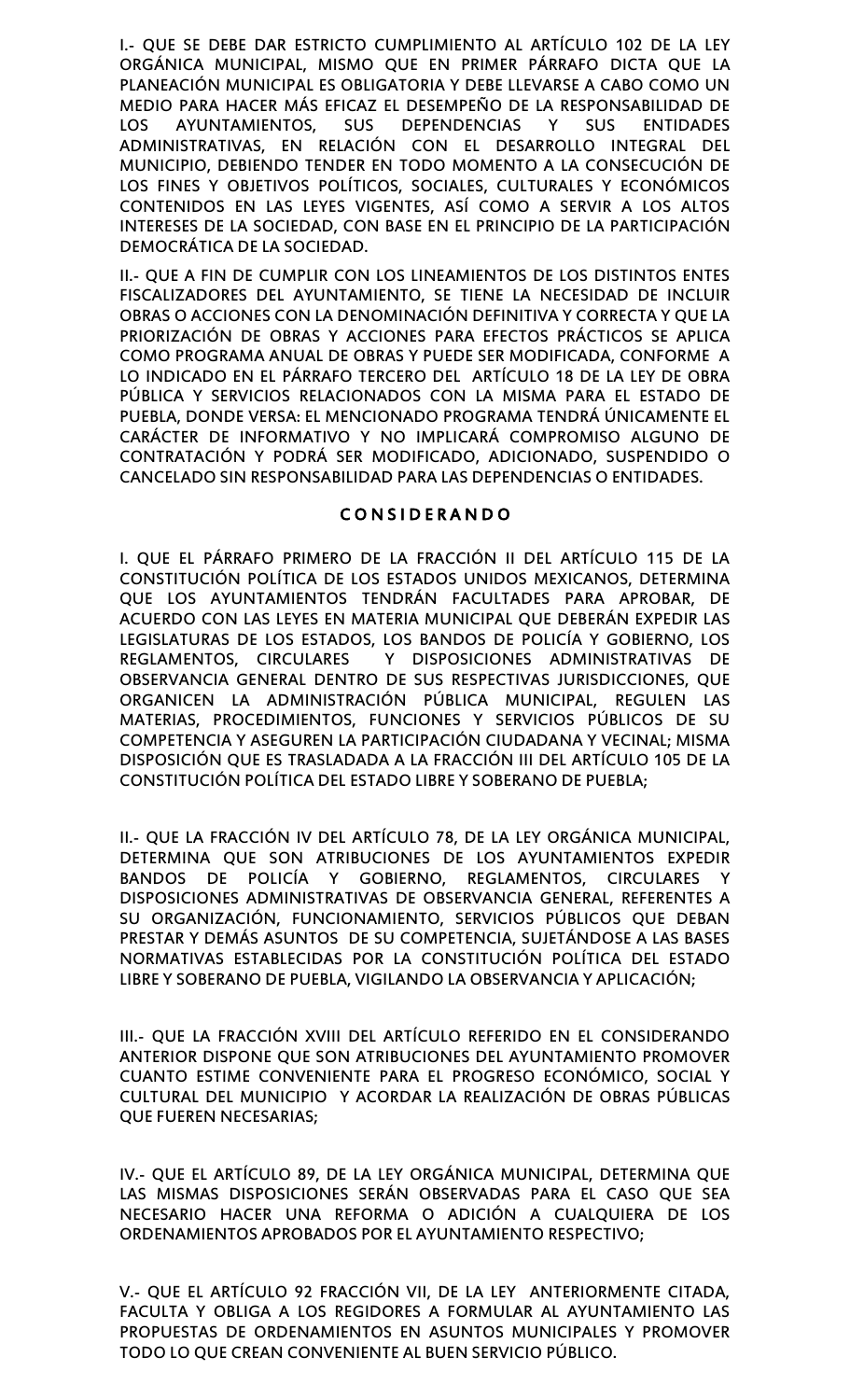VI.- QUE EL ARTÍCULO 37, DE LA LEY DE COORDINACIÓN FISCAL INDICA QUE LAS APORTACIONES FEDERALES QUE ESTÁN A CARGO AL FONDO DE APORTACIONES PARA EL FORTALECIMIENTO DE LOS MUNICIPIOS DE LAS DEMARCACIONES TERRITORIALES DEL DISTRITO FEDERAL, RECIBAN LOS MUNICIPIOS A TRAVÉS DE LOS ESTADOS Y LAS DEMARCACIONES TERRITORIALES POR CONDUCTO DEL DISTRITO FEDERAL SE DESTINARAN EXCLUSIVAMENTE A LA SATISFACCIÓN DE SUS REQUERIMIENTOS, DANDO PRIORIDAD AL CUMPLIMIENTO DE SUS OBLIGACIONES FINANCIERAS Y A LA ATENCIÓN DE LAS NECESIDADES DIRECTAMENTE VINCULADAS A LA SEGURIDAD PÚBLICA DE SUS HABITANTES. RESPECTO DE LAS APORTACIONES QUE RECIBAN CON CARGO AL FONDO A QUE SE REFIERE ESTE ARTÍCULO, LOS MUNICIPIOS Y LAS DEMARCACIONES TERRITORIALES DEL DISTRITO FEDERAL TENDRÁN LAS MISMAS OBLIGACIONES A QUE SE REFIEREN LAS FRACCIONES I Y III DEL ARTÍCULO 33 DE ESTA LEY;

VII.- QUE EL ARTÍCULO 46, DE LA LEY DE COORDINACIÓN FISCAL EN SU SEGUNDO PÁRRAFO MANIFIESTA QUE LAS APORTACIONES A QUE SE REFIERE EL CAPÍTULO V DEL MISMO ORDENAMIENTO SERÁN ADMINISTRADAS Y EJERCIDAS POR LOS GOBIERNOS DE LAS ENTIDADES FEDERATIVAS Y, EN SU CASO, DE LOS MUNICIPIOS QUE RECIBAN, CONFORME A SUS PROPIAS LEYES. POR LO TANTO, DEBERÁN REGISTRARLAS COMO INGRESOS PROPIOS DESTINADOS ESPECÍFICAMENTE A LOS FINES ESTABLECIDOS EN LOS CITADOS ARTÍCULOS;

VIII.- QUE EL ARTÍCULO 94, DE LA LEY ORGÁNICA ESTABLECE QUE EL AYUNTAMIENTO, PARA FACILITAR EL DESEMPEÑO DE LOS ASUNTOS QUE LE COMPETEN NOMBRARA COMISIONES PERMANENTES O TRANSITORIAS, QUE EXAMINEN E INSTRUYAN HASTA PONERLOS EN ESTADO DE RESOLUCIÓN;

IX.- QUE LA DIRECCIÓN DE OBRAS PÚBLICAS ES LA DEPENDENCIA ENCARGADA DE LA APLICACIÓN DE LOS RECURSOS DEL RAMO 33, ESPECÍFICAMENTE SE ENCARGARA DE LA INTEGRACIÓN DE LOS EXPEDIENTES TÉCNICOS DE OBRAS SOLICITADAS POR LOS SECTORES DEL MUNICIPIO QUE SE ENCUENTREN EN EL REZAGO SOCIAL Y EXTREMA POBREZA; LA SUPERVISIÓN DE LOS TRABAJOS CONTRATADOS Y LA COMPROBACIÓN DE LAS OBRAS REFERIDAS;

X.- QUE ES UN IMPERATIVO PARA ESTE AYUNTAMIENTO PROMOVER CUANTO ESTIME CONVENIENTE PARA EL PROGRESO ECONÓMICO, SOCIAL, Y CULTURAL DEL MUNICIPIO ACORDAR LA REALIZACIÓN DE OBRAS PÚBLICAS QUE FUEREN NECESARIAS;

CONCLUYENDO EN QUE ESTA COMISIÓN PROPONE AL HONORABLE CABILDO LA PRIORIZACIÓN DE OBRAS CORRESPONDIENTE PARA EL EJERCICIO 2015, MISMAS QUE SE CONSIGNAN EN EL LISTADO QUE SE ANEXA AL PRESENTE INSTRUMENTO.

POR LO ANTERIORMENTE EXPUESTO Y FUNDADO EN LOS ANTECEDENTES Y LOS CONSIDERANDOS DESCRITOS Y EN USO DE LAS FACULTADES CONFERIDAS A LOS MIEMBROS INTEGRANTES DE LAS COMISIONES QUE SUSCRIBEN, PRESENTAN A ESTE CUERPO EDILICIO EL SIGUIENTE:

# **DICTAMEN**

ÚNICO.- SE AUTORICE Y APRUEBE LA PRIORIZACIÓN DE OBRAS CORRESPONDIENTE PARA EL EJERCICIO 2015, MISMAS QUE SE CONSIGNAN EN EL LISTADO ANEXO, QUE SERÁN FINANCIADOS CON RECURSOS PROVENIENTES DEL RAMO 33, INSERTADAS EN EL PROGRAMA DEL FONDO DE APORTACIONES PARA EL FORTALECIMIENTO DE LOS MUNICIPIOS; SUBSIDIO PARA LA SEGURIDAD PÚBLICA DE LOS MUNICIPIOS (SUBSEMUN), AMBOS CONSIDERADOS EN EL PRESUPUESTO DE EGRESOS DE LA FEDERACIÓN PARA EL EJERCICIO FISCAL DE 2015 Y DEL PROGRAMA DIRECTO 2015, CONSTITUIDOS A FAVOR DE ESTE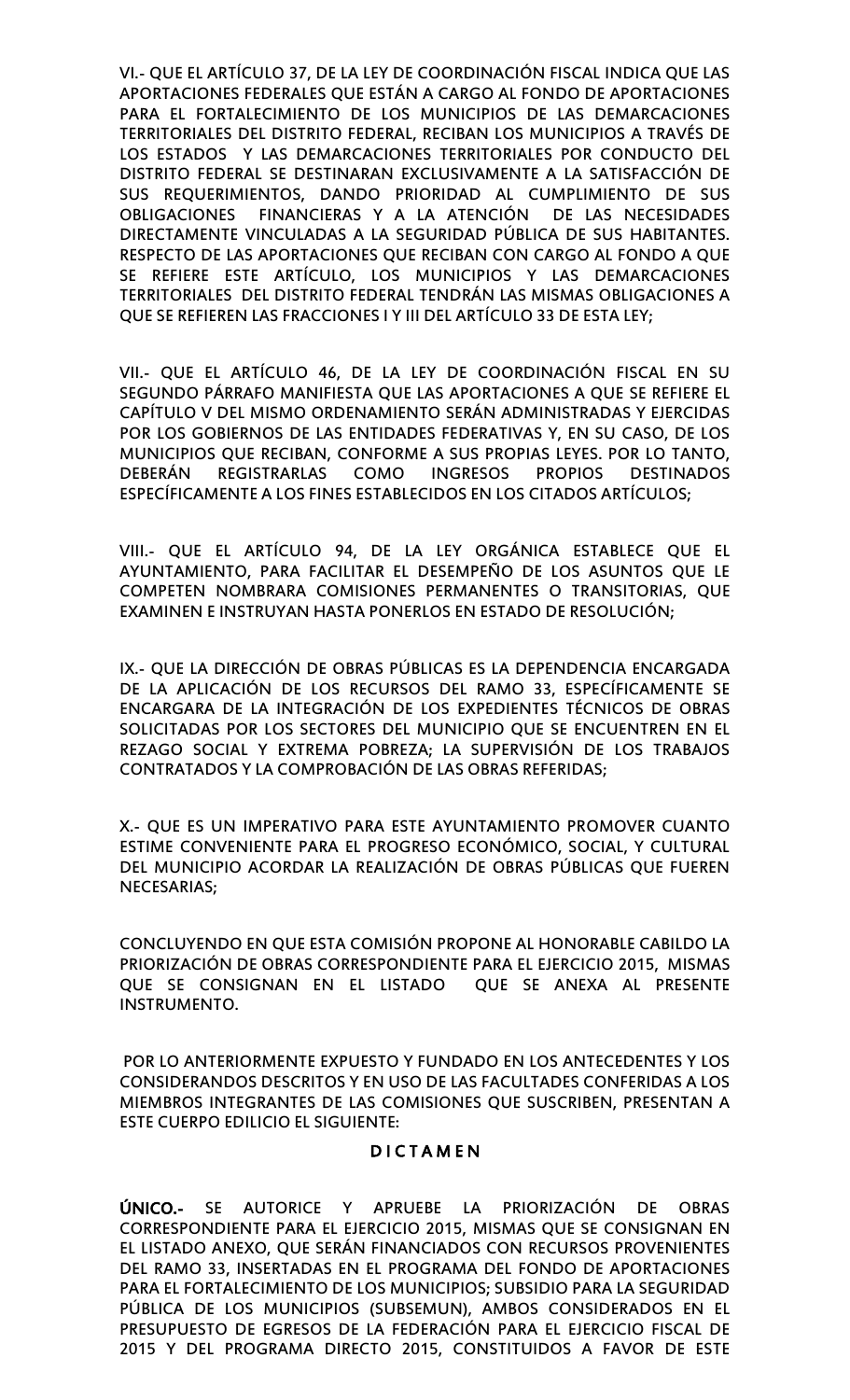MUNICIPIO DE TEHUACÁN, PUEBLA.- A T E N T A M E N T E.- COMISIÓN DE DESARROLLO URBANO Y OBRAS PÚBLICAS.- C. JUAN ÁLVAREZ CAMPOS.- PRESIDENTE DE LA COMISIÓN.- C. NORMA LILIANA FLORES MÉNDEZ.- INTEGRANTE DE LA COMISIÓN.- C. JESÚS AMADOR HERNÁNDEZ MARTÍNEZ.- INTEGRANTE DE LA COMISIÓN.- C. GLADYS GUADALUPE MARTÍNEZ GONZÁLEZ.- INTEGRANTE DE LA COMISIÓN.- C. CLAUDIA OROZCO LÓPEZ.- INTEGRANTE DE LA COMISIÓN.- C. PIOQUINTO APOLINAR LEYVA.- INTEGRANTE DE LA COMISIÓN.- FIRMAS ILEGIBLES".

DESPÚES DE LA LECTURA DEL DICTAMEN SURGEN LOS SIGUIENTES COMENTARIOS:

LA REGIDORA MARTHA GARCÍA DE LA CADENA ROMERO: FELICITA AL REGIDOR JUAN ÁLVAREZ, YA QUE HAY UNA CANTIDAD DE OBRAS QUE SE HA HECHO EN ESTA ADMINISTRACIÓN.

LA REGIDORA CLAUDIA OROZCO LÓPEZ: PREGUNTA QUE CUAL ES EL MONTO?

EL REGIDOR JUAN ÁLVAREZ CAMPOS, RESPONDE QUE NO TIENE EL MONTO EXACTO, YA QUE PRIMERO SE CHECA LO DE LA APROBACIÓN.

LA REGIDORA NORMA LILIANA FLORES MÉNDEZ: SÓLO SE ESTIMA QUE SE GASTE EL MONTO TOTAL, Y COMENTA QUE LA SRA. PRESIDENTE VA A TRABAJAR EN SU MAYORÍA CON LAS JUNTAS AUXILIARES.

EL REGIDOR JUAN ÁLVAREZ CAMPOS: EXPLICA QUE CUANDO HAY UN COMITÉ ESTÁN FIRMANDO CUANDO SE LES ENTREGA LA OBRA, Y TAMBIÉN SE ESTÁ CHECANDO QUE SEAN OBRAS NECESARIAS.

EL REGIDOR AMBROSIO LINARES AMAYO: PREGUNTA QUE SI EN ESTA ETAPA LOS BENEFICIARIOS TIENEN QUE HACER UNA APORTACIÓN Y QUE TANTO POR CIENTO ES.

EL REGIDOR JUAN ÁLVAREZ CAMPOS: ESTÁ POR RESOLVERSE SI APORTAN O NO, ES CRITERIO DE LA SRA. PRESIDENTA.

LA C. PRESIDENTA MUNICIPAL ERNESTINA FERNÁNDEZ MÉNDEZ, COMENTA QUE VAN A LLEGAR AL ACUERDO SI APORTAN O NO, YA QUE HAY PERSONAS QUE TIENEN UN SALARIO MUY MÍNIMO Y UN RECURSO BAJO QUE NO PUEDEN APOYAR, PERO SI ELLOS NO PUEDEN APOYAR SE LES VA A HACER LA OBRA PARA SALIR DEL REZAGÓ.

EL REGIDOR VÍCTOR MANUEL RODRÍGUEZ LEZAMA, COMENTA QUE HAY QUE CONSIDERAR QUE SI NO EL 50% QUE SEA UNA APORTACIÓN MÍNIMA, PERO SI ES IMPORTANTE QUE LA SOCIEDAD APORTE PORQUE ELLOS SON LOS BENEFICIARIOS DIRECTOS, PERO SI DEBEMOS FIJAR ALGO MÍNIMO.

LA C. PRESIDENTA MUNICIPAL ERNESTINA FERNÁNDEZ MÉNDEZ, COMENTA: SU PUNTO ES RESPETABLE, PERO INCLUSO CUANDO LOS REGIDORES ACOMPAÑAN A LA OBRA, LOS COMITÉS LE COMENTAN A ELLA QUE ELLOS SON LOS QUE VAN A APOYAR CON LA ILUMINACIÓN DE LA CALLE.

EL LIC. MIGUEL ÁNGEL ROMERO CALDERON: FELICITA A LA SRA. PRESIDENTA, POR LA SENSIBILIDAD QUE MUESTRA A LA CIUDADANÍA POR QUE PARA ELLA NO ES NUEVO, YA QUE LE HA PUESTO MUCHO EMPEÑO PARA SACAR ADELANTE EL REZAGÓ DE LA CIUDAD.

LA REGIDORA GLADYS GUADALUPE MARTÍNEZ GONZÁLEZ: EN EL CASO DE LAS JUNTAS AUXILIARES ES MUY POCO SU INGRESO Y ELLA CREE QUE SERÍA INJUSTO PEDIR UNA APORTACIÓN, Y EN LAS JUNTAS NO SE LES DEBE DEJAR QUE APORTEN LO DE LA ELECTRIFICACIÓN Y FELICITA A LA SRA. PRESIDENTA.

LA REGIDORA NORMA LILIANA FLORES MÉNDEZ: EN COMISIÓN HABLARON DE ESO, PERO A RAÍZ DEL ACERCAMIENTO CON LA SOCIEDAD LES COMENTAN A ELLOS QUE ANTERIORMENTE LES DECÍAN A ELLOS QUE APORTARAN O SI NO, NO LES HACÍAN LA OBRA, Y ESO ES UN CASO DE MARGINACIÓN, ELLA APLAUDE LO QUE ESTÁ HACIENDO LA SRA. PRESIDENTA, PERO SI ES CONSIDERAR LAS OBRAS QUE YA TIENEN LOS SERVICIOS Y CONSIDERA QUE SI HAGAN LA APORTACIÓN HACIÉNDOLES UN ESTUDIO.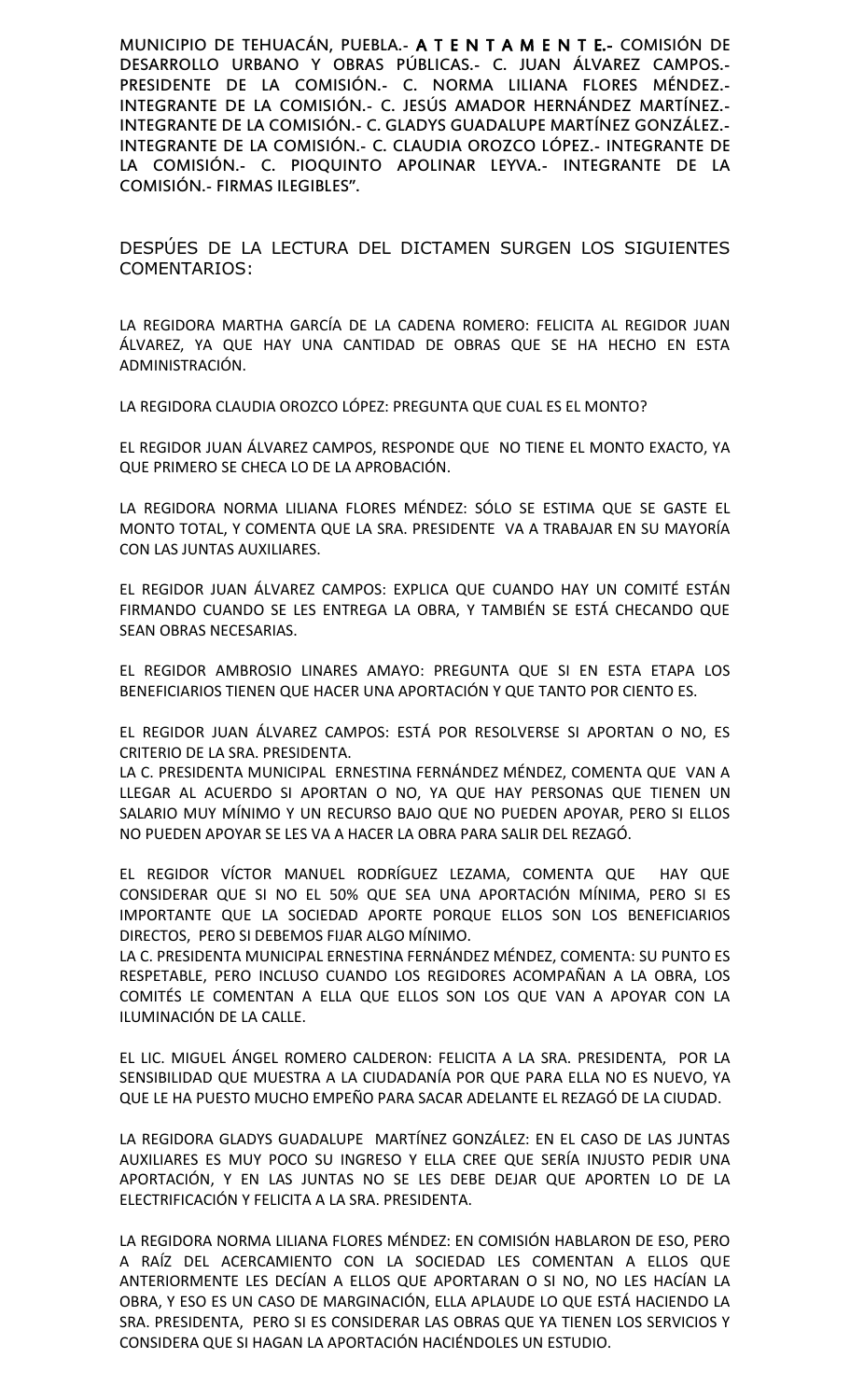EL REGIDOR JUAN ÁLVAREZ CAMPOS, COMENTA: LA SITUACIÓN ES QUE SI TIENE MUCHAS OBRAS EN OCASIONES EL RECURSO NO ALCANZA PARA CUBRIR ESTAS, POR ESO SERÍA LA APORTACIÓN PERO YA ES CRITERIO DE LA SRA. PRESIDENTA.

LA REGIDORA PALOMA NOVELO ALDAZ: PREGUNTA QUE SI ESA LISTA SE METIÓ EN LA OBRA DE NOMENCLATURA.

EL REGIDOR JUAN ÁLVAREZ CAMPOS: RESPONDE QUE SÍ Y QUE SE ESTÁN HACIENDO AJUSTES.

LA PRESIDENTA MUNICIPAL ERNESTINA FERNÁNDEZ MÉNDEZ: EXPLICA QUE SE VA A CHECAR LO QUE EL COMITÉ PIDE A LA GENTE, PORQUE NO SE SABE QUÉ PASA CON ESE DINERO.

EL REGIDOR JESÚS AMADOR HERNÁNDEZ MARTÍNEZ: APORTAR EN ESPECIE ES MEJOR.

LA REGIDORA GLADYS GUADALUPE MARTÍNEZ GONZÁLEZ: SOLICITA QUE LES DEMOS LA DEBIDA INFORMACIÓN A LOS CIUDADANOS PARA QUE LOS COMITÉS QUE PIDEN DINERO NO HAGAN SU NEGOCIO.

EL REGIDOR AMBROSIO LINARES AMAYO: COMENTA QUE EN LA COL. AEROPUERTO SE SUSCITÓ UN ASUNTO EN EL QUE HAY UNA OBRA QUE NO CONCLUYO, Y EN LA PARTE DONDE YA NO SE CONCLUYÓ SUPUESTAMENTE LES DIERON DINERO PERO COMO FUE ESO SI NO DIERON DINERO SI PIDE QUE SE VERIFIQUE BIEN ESA OBRA.

EL REGIDOR PIOQUINTO APOLINAR LEYVA: LA CIUDADANÍA HA TOMADO EL RITMO DE TRABAJO DE LA SRA. PRESIDENTA, EN QUE NO SE HA ESTADO COBRANDO NI UN SOLO PESO, Y ÉL LO VE MUY COMPLICADO, Y PIDE QUE HAGA CAMPAÑA PARA DAR A CONOCER LA MECÁNICA DE LAS OBRAS.

EL LIC. MIGUEL ÁNGEL ROMERO CALDERON: COMENTA QUE EN SINDICATURA HAN TENIDO MUCHAS QUEJAS EN RELACIÓN A LOS COMITÉS DE LAS COLONIAS Y DE OTROS APOYOS TAMBIÉN, Y QUE BUENO QUE LA SEÑORA EXPLIQUE EL PROCEDIMIENTO, PARA DEJAR EN CLARO LA DISTINCIÓN DEL BENEFICIO CON OTRAS ADMINISTRACIONES Y QUE NO SE VA A COBRAR.

LA REGIDORA NORMA LILIANA FLORES MÉNDEZ: PIDE QUE EN CADA INAUGURACIÓN DE OBRA INFORMARLES QUE NO PERMITAN QUE NINGUNA PERSONA O FUNCIONARIO LES PIDA DINERO, Y QUE ES GRATUITO.

LA SRA. PRESIDENTA MUNICIPAL ERNESTINA FERNÁNDEZ MÉNDEZ, COMENTA QUE SE LES HACE DEL CONOCIMIENTO AL INICIO DE LA OBRA.

SEÑORA PRESIDENTE, REGIDORES Y SINDICO MUNICIPAL, EN VOTACIÓN SE LES CONSULTA SI SE APRUEBA LA PROPUESTA PRESENTADA EN CUESTIÓN, LOS QUE ESTÉN POR LA AFIRMATIVA SÍRVANSE MANIFESTARLO LEVANTANDO LA MANO.

HABIÉNDOSE ANALIZADO AMPLIAMENTE EL CONTENIDO DEL DICTAMEN DE REFERENCIA, POR MAYORÍA CON 12 VOTOS A FAVOR Y 1 ABSTENCIÓN POR PARTE DE LA REGIDORA PALOMA NOVELO ALDAZ, INTEGRANTES DEL HONORABLE CABILDO, SE DETERMINA EL SIGUIENTE:

# **A C U E R D O**

ÚNICO.- SE AUTORIZA Y APRUEBA LA PRIORIZACIÓN DE OBRAS CORRESPONDIENTE PARA EL EJERCICIO 2015, MISMAS QUE SE CONSIGNAN EN EL LISTADO ANEXO QUE PASA A FORMAR PARTE DEL PRESENTE ACUERDO, QUE SERÁN FINANCIADOS CON RECURSOS PROVENIENTES DEL RAMO 33, INSERTADAS EN EL PROGRAMA DEL FONDO DE APORTACIONES PARA EL FORTALECIMIENTO DE LOS MUNICIPIOS; SUBSIDIO PARA LA SEGURIDAD PÚBLICA DE LOS MUNICIPIOS (SUBSEMUN), AMBOS CONSIDERADOS EN EL PRESUPUESTO DE EGRESOS DE LA FEDERACIÓN PARA EL EJERCICIO FISCAL DE 2015 Y DEL PROGRAMA